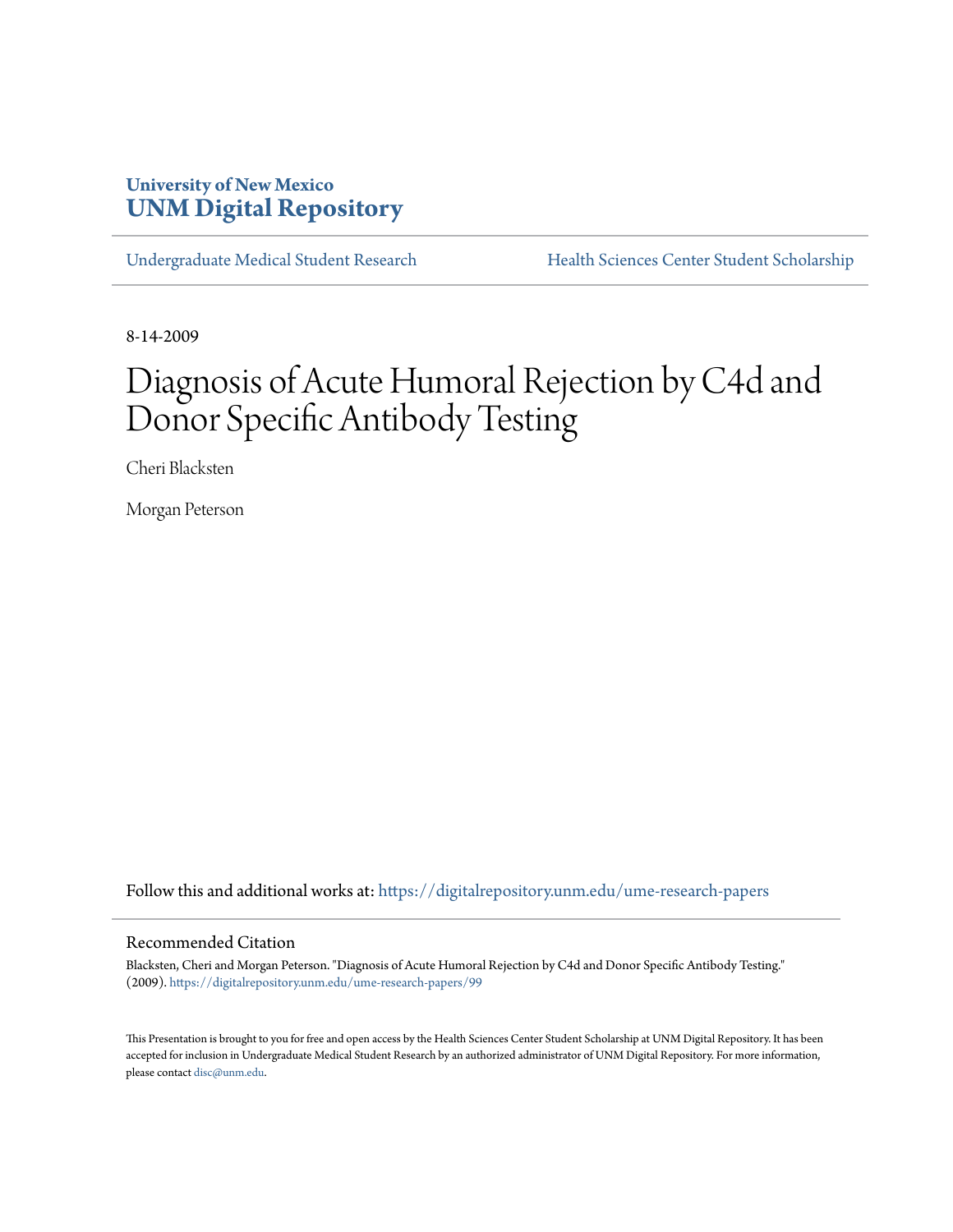### **DIAGNOSIS OF ACUTE HUMORAL REJECTION**

## **BY C4d AND DONOR SPECIFIC ANTIBODY TESTING**

Cheri Blacksten, CHT

and

Morgan Peterson, B.A.

University of New Mexico

November, 2008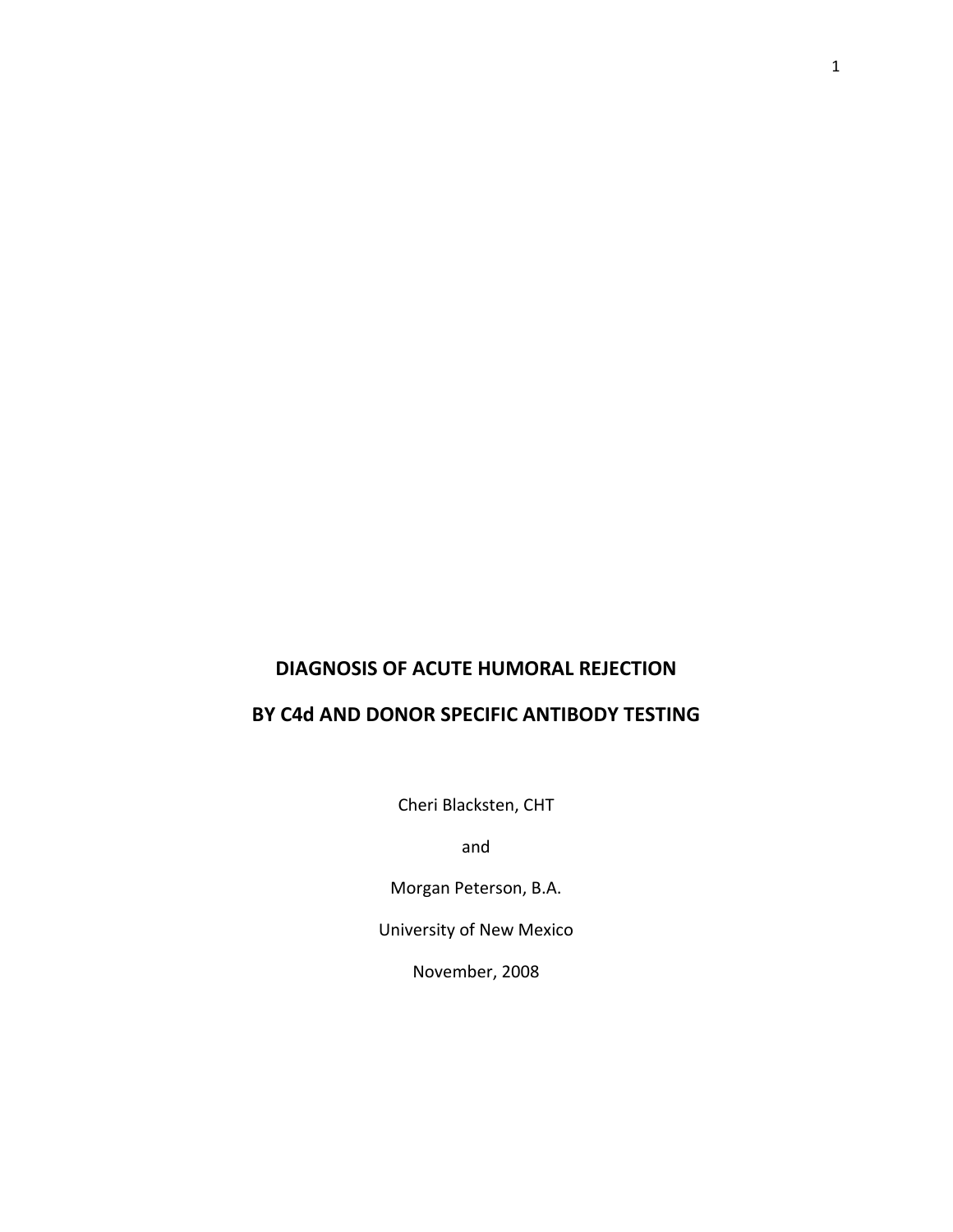#### **BACKGROUND**

In transplanted kidneys the ischemia‐reperfusion inflammatory response is paramount to setting the stage for acute rejection. Reperfusion of the renal allograft produces an inflammatory response in the graft. The production of cytokines and recruitment of inflammatory cells into the graft introduces recipient T cells to the foreign donor human leukocyte antigens (HLA) expressed on the vascular endothelium of the graft. Normal resting endothelium expresses Class I HLA; however the activated endothelium of a transplanted kidney also expresses Class II HLA.<sup>[2]</sup> The allograft also carries its own passenger leukocytes into the recipient. After reperfusion these cells migrate out of the graft, enter the venous circulation and are transported to regional lymphoid tissues. In the paracortex of the lymph nodes the passenger leukocytes contact naïve T cells.<sup>[5]</sup> Both areas of contact between donor antigens and recipient T cells allow for direct and indirect presentation of donor HLA to the recipients' T cells.

While T cells are the main mediators of graft rejection, the production of antibodies by B cells plays an important role in the effector phase of graft rejection, hyperacute rejection or accelerated acute rejection, acute humoral rejection, and chronic rejection.<sup>[2]</sup> The production of cytokines by activated CD4 T cells stimulates B cells to proliferate and differentiate into plasma cells. The antibodies produced by the plasma cells bind to the specific alloantigen, and either activate the complement system or mediate antibody-dependant cellular toxicity. [2]

Hyperacute rejection and accelerated acute rejection are the direct result of pre‐formed HLA antibodies. These antibodies are formed by prior exposure to foreign HLA, either through prior transplant, transfusion, or pregnancy. The graft is lost either immediately (for hyperacute) or within the first few days (for accelerated acute). The circulating antibodies cause rapid and widespread vascular thrombosis which affects arteries, arterioles, and glomeruli; frequently incorporating polymorphonuclear leukocytes (PMNs) into the thrombi. Accelerated acute rejection causes anuria or oliguria, fever, and graft tenderness. There is little to no renal perfusion of the graft on renal scan and there may be evidence of intravascular coagulation. The incorporation of PMNs into the thrombi differentiates hyperacute and accelerated acute rejection from other early graft insults such as perfusion injury alone (due to arterial or venous thrombosis), or cold‐reacting IgM red blood cell antibody damage. Due to highly sensitive crossmatch techniques this form of rejection has become increasingly rare. <sup>[2]</sup>

Acute humoral rejection (AHR) generally occurs in the first few weeks post‐transplant, and the patient often has a history of prior sensitizing events. The patient may show nothing more than an asymptomatic rise in serum creatinine. There are two histologically recognized forms of AHR: the vascular type and the C4d positive type. Vascular humoral rejection is characterized by necrotizing arteritis, with mural fibrinoid necrosis and luminal thrombosis. In addition to the damage described for hyperacute rejection this form of rejection has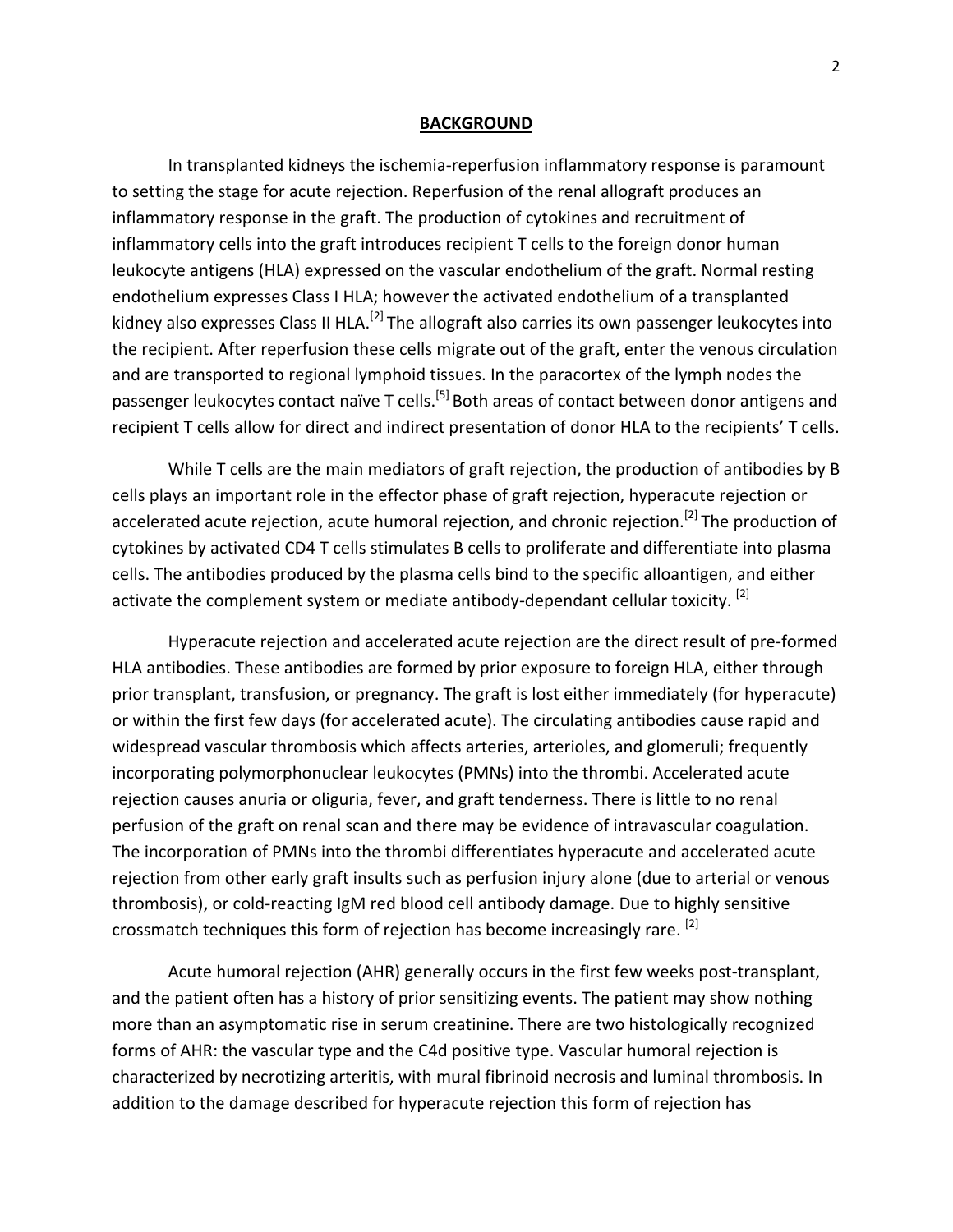inflammatory infiltrates of lymphocytes, monocytes and PMNs. The end result is cortical infarction with focal interstitial hemorrhage.

The protein C4 is a factor in the classical complement pathway. After a complement binding IgG antibody binds to an antigen on the cell the C1qrs complex splits C4 into C4a and C4b. C4b is covalently bound to the cell surface and is used in the conversion of C3. After C3 has been converted C4b is converted to a catalytically inert C4d. The current criteria for diagnosis of C4d positive AHR requires a positive C4d staining in the peritubular capillary endothelium or basement membrane collagen. Histologically the kidney also shows scattered PMNs in the glomeruli, peritubular capillaries, and in the tubulointerstitium. It may be very difficult to distinguish between C4d positive humoral rejection and acute tubular necrosis or acute cellular rejection, and these conditions may also co-exist with the C4d positive AHR. In earlier studies C4d positive staining was associated with steroid resistant rejection, without histological evidence of classic vascular humoral rejection, 95% of the time. Other studies indicated that the presence of C4d staining was both sensitive (95%) and specific (96%) for the presence of DSA. <sup>[3]</sup>

Accurate and timely diagnosis of humoral rejection is crucial, as the standard treatment for acute graft dysfunction is high-dose steroids while humoral rejection does not typically respond to this treatment.  $^{[1]}$  AHR does respond to treatment with intravenous immune globulin with or without plasmapheresis. Due to the potentially serious side-effects of IVIG, it is important to know with relative certainty that this costly treatment is warranted.  $^{[2]}$ 

#### **AIM**

Acute humoral rejection (AHR) is difficult to diagnose and portends a poor renal transplant outcome. Donor specific antibody titers (DSA) and staining of allograft biopsies for the complement degradation byproduct C4d have been utilized to establish the presence of AHR. We hypothesize that utilizing both tests would give a higher specificity for AHR, than C4d alone.

#### **METHODS**

We performed a retrospective analysis of all post-transplant biopsies at the University of New Mexico between January 2001 and June 2007. Biopsies were performed either for immunosuppression surveillance, usually at 3 and 6 months post-transplant, to direct treatment modification, or to rule out rejection in the clinical setting of a rising creatinine. C4d staining of biopsies was performed by immunohistochemistry. The development of post‐ transplant DSA was assessed at the time of biopsy either by flow cytometric or Luminex methodologies.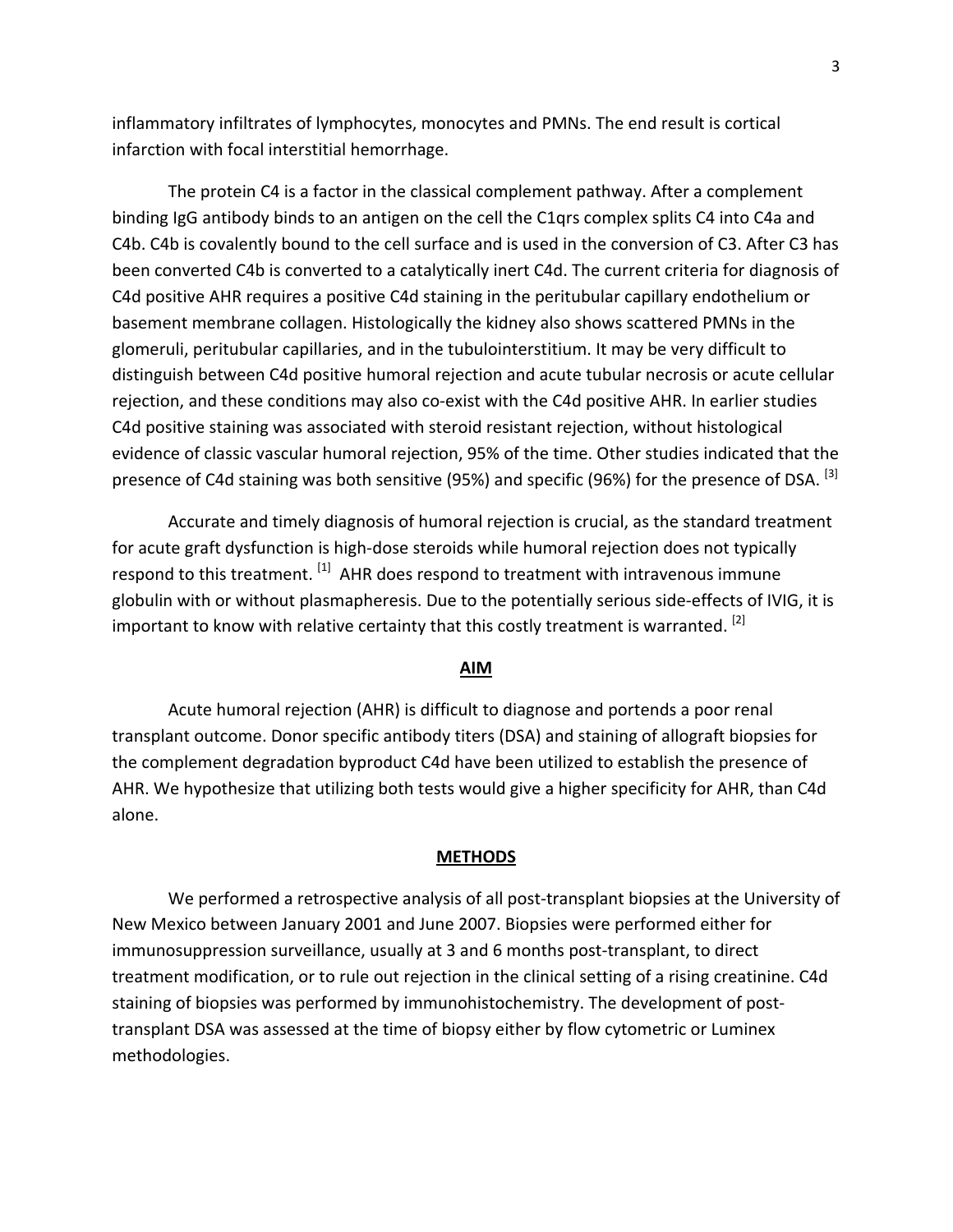Biopsy diagnosis of acute humoral rejection was based on: PMN peritubular infiltrates, vasculitis, vascular necrosis, mononuclear intracapillary infiltrate, intracapillary thrombosis, arterial thrombosis, or the presence of significant C4d staining in the peritubular capillaries.

Other data collected to determine any significant interference included: patient sex, ABO blood group, creatinine at 1 month post transplant, creatinine at biopsy, creatinine at 1 and 6 months post biopsy, pre-transplant antibody status, post-transplant development of new non‐DSA antibodies, number of mismatched antigens, outcome of allograft, and cross‐match results.

#### **RESULTS**

We reviewed a total of 96 biopsies. Of these, the majority (56) were negative for both C4d and DSA. Fifteen were positive for both C4d and DSA. Eleven were positive for C4d only while ten were positive for DSA only. Finally, two were equivocal for C4d; one of which was positive for DSA while the other was negative for DSA. These findings are represented graphically in figure 1.1.



Fig. 1.1, C4d and DSA results for all biopsies reviewed

Of these 96 biopsies, 15 were suggestive of acute humoral rejection (AHR) based on the criteria outlined above in the methods section. Seven of the 15 were positive for both C4d and DSA, while eight were positive for C4d only. None of the 15 biopsies with AHR were negative for both C4d and DSA, positive for DSA only, or equivocal for C4d. These findings are represented graphically in figure 1.2.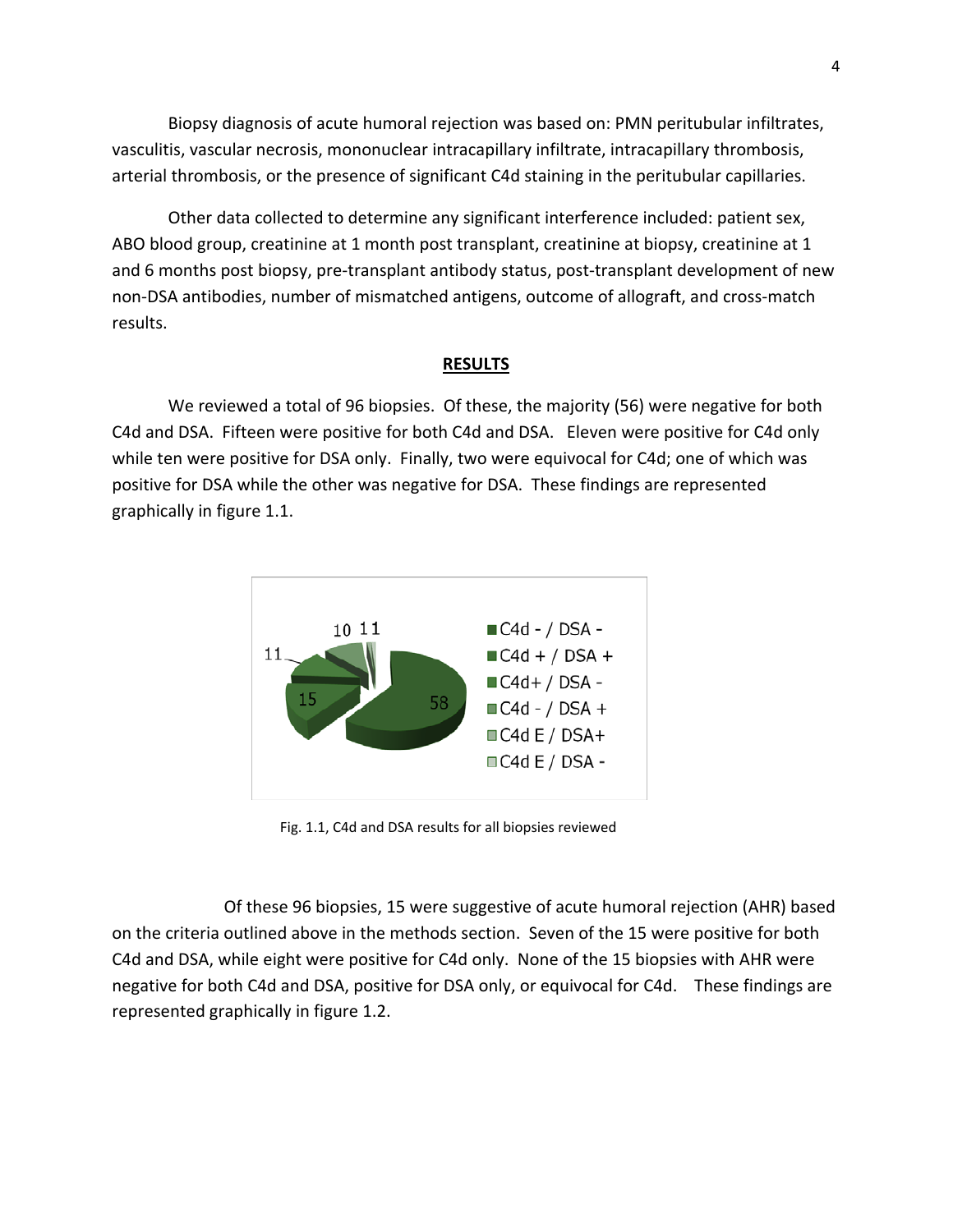

Fig 1.2, C4d and DSA results for the 15 biopsies that showed evidence of acute humoral rejection.

This means that all of the biopsies that demonstrated evidence of AHR were positive for C4d, indicating that C4d had a sensitivity of 100% in our study. Approximately half (53%) of these biopsies were also positive for DSA, giving DSA a much lower sensitivity. The sensitivities and specificities of both tests are shown below in table 1.1.

|             | C4d alone | DSA alone | C4d with DSA |
|-------------|-----------|-----------|--------------|
| Sensitivity | 100       | 47        | $4^-$        |
| Specificity | 84        | 74        | 90           |

Table 1.1 Sensitivity and Specificity of C4d, DSA, and combined testing

Interestingly, although the independent tests did not show impressive specificities, when combined they demonstrated an improved specificity of 90%. Based on this finding, our center has proposed following both tests for all patients following transplant.

Another value that we followed with interest was the creatinine level of each patient at four different points in time: one month after transplant, at the time of the biopsy (whether surveillance or for suspicion of rejection), and one and six months after biopsy. Although the numbers were not statistically significant, we found a trend in patients with a positive DSA result to have higher creatinine levels at one and six months post biopsy than patients with a negative DSA result, and the former were more likely to lose graft function. This is further support of the proposal to continue to follow DSA results post-transplant.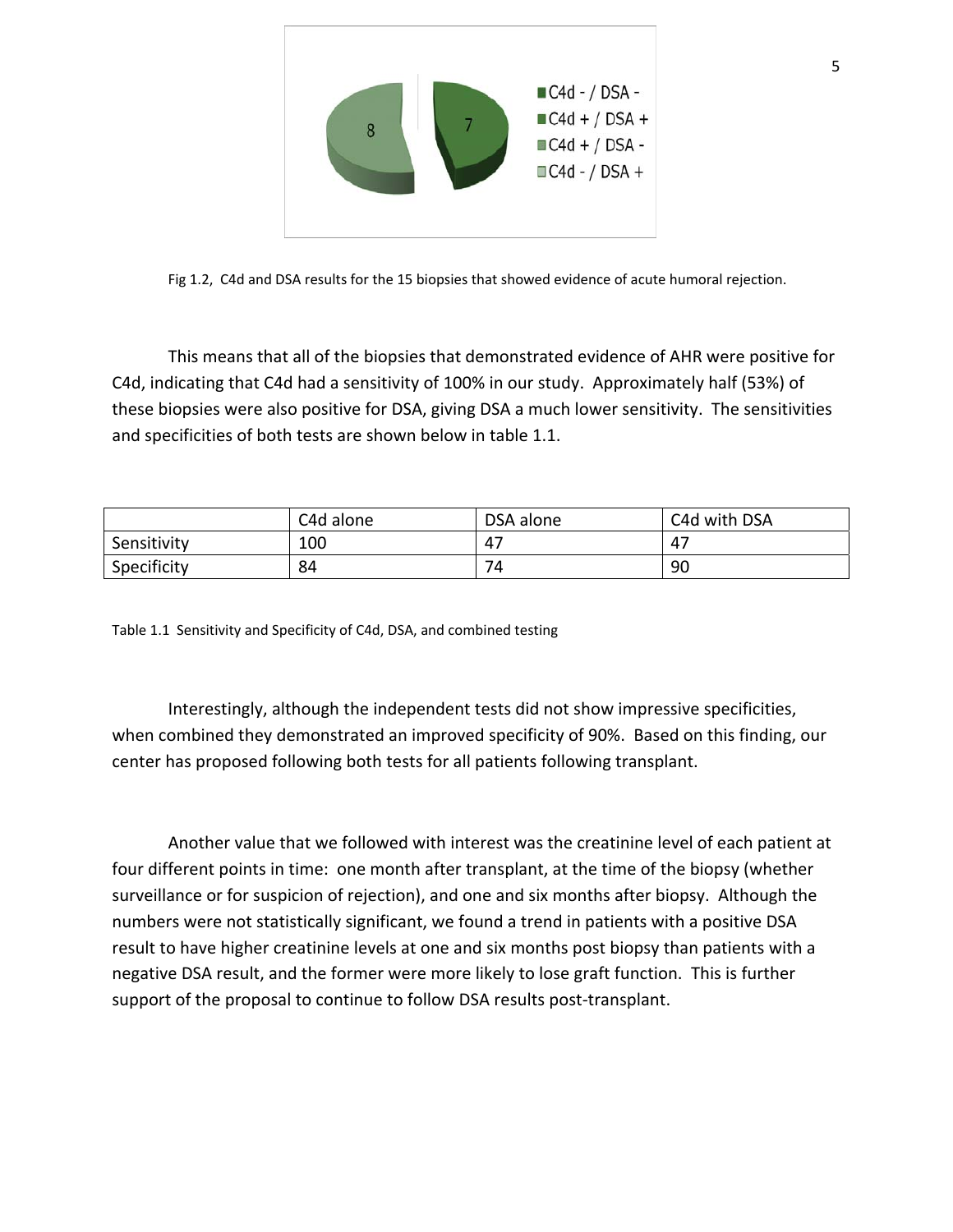| C4d/DSA          |                        | Total     | N/N          | P/P          | P/N        | N/P          | E/P        | E/N        |
|------------------|------------------------|-----------|--------------|--------------|------------|--------------|------------|------------|
|                  |                        | $n$ (%)   | $n$ (%)      | $n$ (%)      | $n$ (%)    | n (%)        | $n$ (%)    | $n$ (%)    |
| Total            |                        | 96 (100%) | 58 (60%)     | 15 (16%)     | $11(11\%)$ | $10(10\%)$   | $1(1\%)$   | $1(1\%)$   |
| <b>ABO</b>       | Α                      | 28 (29%)  | 15 (26%)     | 4 (27%)      | 5 (45%)    | 4 (40%)      | $0(0\%)$   | $0(0\%)$   |
|                  | B                      | 5(5%)     | 5(9%)        | $0(0\%)$     | $0(0\%)$   | $0(0\%)$     | $0(0\%)$   | $0(0\%)$   |
|                  | О                      | 50 (52%)  | 35 (60%)     | 3(20%)       | 4 (36%)    | 6(60%)       | 1 (100%)   | $1(100\%)$ |
|                  | AB                     | 4(4%)     | 1(2%)        | 3(20%)       | $0(0\%)$   | $0(0\%)$     | $0(0\%)$   | $0(0\%)$   |
|                  | $\boldsymbol{p}$       |           | 0.44         | 0.001        | 0.436      | 0.745        | 0.864      | 0.864      |
| Pre-txp Ab       | Neg                    | 63 (66%)  | 40 (69%)     | 10 (67%)     | 8 (73%)    | 4 (40%)      | $0(0\%)$   | $1(100\%)$ |
|                  | CI.                    | 14 (15%)  | 8(14%)       | 1(7%)        | $0(0\%)$   | 4 (40%)      | $1(100\%)$ | $0(0\%)$   |
|                  | C II                   | 5(5%)     | 4 (7%)       | $0(0\%)$     | 1(9%)      | $0(0\%)$     | $0(0\%)$   | $0(0\%)$   |
|                  | <b>CI&amp;CII</b>      | 9(9%)     | 5(9%)        | 2(13%)       | $0(0\%)$   | 2(20%)       | $0(0\%)$   | $0(0\%)$   |
|                  | Unk                    | 5(5%)     | 1(2%)        | 2(13%)       | 2(18%)     | $0(0\%)$     | $0(0\%)$   | $0(0\%)$   |
|                  | p                      |           | 0.767        | 0.466        | 0.159      | 0.104        | 0.21       | 0.971      |
| <b>B</b> cell XM | Neg                    | 55 (57%)  | 44 (76%)     | 4 (27%)      | 4 (36%)    | $3(30\%)$    | $0 (0\%)$  | $0 (0\%)$  |
|                  | Pos                    | 13 (14%)  | 5(9%)        | 2(13%)       | 3(27%)     | 2(20%)       | $0 (0\%)$  | $1(100\%)$ |
|                  | <b>Historic</b><br>Pos | 3(3%)     | 1(2%)        | 1(7%)        | $0 (0\%)$  | $1(10\%)$    | $0 (0\%)$  | $0 (0\%)$  |
|                  | Unkown                 | 28 (29%)  | 9(16%)       | 9(60%)       | 4 (36%)    | 5 (50%)      | $1(100\%)$ | $0 (0\%)$  |
|                  | P                      |           | 0.033        | 0.053        | 0.393      | 0.233        | 0.469      | 0.085      |
| <b>DSA</b>       | None                   | 70 (73%)  | 58 (100%)    | $0 (0\%)$    | 11 (100%)  | $0 (0\%)$    | $0 (0\%)$  | $1(100\%)$ |
|                  | CI only                | 7(7%)     | $0 (0\%)$    | 3(20%)       | $0(0\%)$   | 4 (40%)      | $0(0\%)$   | $0 (0\%)$  |
|                  | CII only               | 16 (17%)  | $0 (0\%)$    | 9(60%)       | $0 (0\%)$  | 6(60%)       | $1(100\%)$ | $0 (0\%)$  |
|                  | <b>Both</b>            | 2(2%)     | $0 (0\%)$    | 2(13%)       | $0 (0\%)$  | $0 (0\%)$    | $0 (0\%)$  | $0 (0\%)$  |
|                  | P                      |           | 0            | $\mathbf{0}$ | 0.269      | $\mathbf{0}$ | 0.176      | 0.949      |
| <b>Non DSA</b>   | None                   | 68 (71%)  | 54 (93%)     | 1(7%)        | 10(91%)    | 2(20%)       | $0 (0\%)$  | 1 100%)    |
|                  | <b>CI</b> related      | 7(7%)     | 4 (7%)       | 1(7%)        | 1(9%)      | $1(10\%)$    | $0 (0\%)$  | $0 (0\%)$  |
|                  | <b>CII related</b>     | 12 (13%)  | $0 (0\%)$    | 8 (53%)      | $0 (0\%)$  | 3(3%)        | $1(100\%)$ | $0 (0\%)$  |
|                  | C1 & CII<br>related    | 3(3%)     | $0 (0\%)$    | 3(20%)       | $0 (0\%)$  | $0 (0\%)$    | $0 (0\%)$  | $0 (0\%)$  |
|                  | Other                  | 15 (16%)  | $0 (0\%)$    | 8 (53%)      | 1(9%)      | 6(60%)       | $0 (0\%)$  | $0 (0\%)$  |
|                  | p                      |           | $\mathbf{0}$ | $\mathbf{0}$ | 0.609      | 0.002        | 0.101      | 0.969      |
|                  |                        |           |              |              |            |              |            |            |

Other data collected was analyzed for significance as follows in table 1.2.

Table 1.2, results of AB blood group, pre‐transplant antibodies (pre‐txp Ab), B cell crossmatch (B cell XM), CI and CII related antibodies for all 96 biopsies.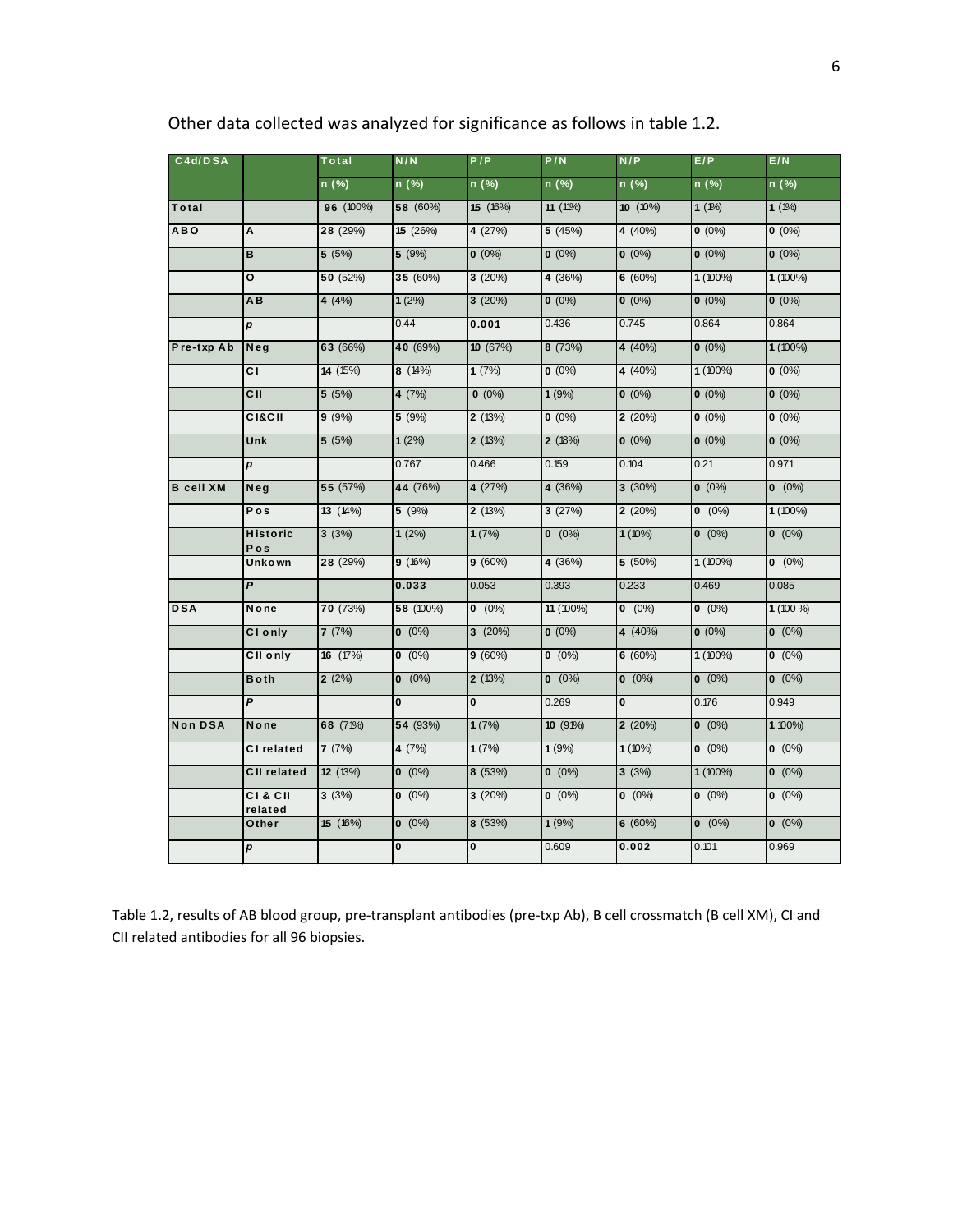#### **CONCLUSION**

In this retrospective analysis of 96 biopsies performed at the University of New Mexico Hospital between January 2001 and June 2007, C4d testing showed a higher sensitivity than donor specific antibody testing (DSA) for acute humoral rejection (100% vs. 47% for DSA). C4d and DSA each alone had similar specificities of 84% and 77% respectively, but together the two tests demonstrated a sensitivity and specificity for AHR of 47% and 90% respectively. While the sensitivity of the combined tests is diminished, the clinical utility of combining C4d and DSA is supported by the significant increase in the specificity.

As noted above, this increase in specificity, as well as the correlation with persistently raised creatinine levels and ultimate loss of graft function (although the latter were not statistically significant), has prompted these investigators to propose that DSA results be routinely monitored in renal transplant patients with the hope that AHR can be definitively diagnosed at an early time, allowing for more efficacious treatment.

This retrospective review also revealed a number of other interesting observations. To begin with, patients with blood group AB were more likely to demonstrate both C4d and DSA positivity than other blood groups. In addition, development of DSA was more likely to occur in patients with an unknown B cell crossmatch result. These crossmatch results were unknown because these transplants occurred prior to flow crossmatch methodology availability. Another unexpected finding was that patients with a weak positive B cell crossmatch and no identifiable CII DSA were more likely to have either C4d or DSA positivity. In addition, patients who developed only CI DSA were less likely to have a positive C4d stain. Interestingly, all 15 patients with AHR developed CI CREG related antibodies regardless of their C4d or DSA status. Also, patients with DSA positivity were more likely to also express CII related antibodies than DSA negative patients. Finally, unrelated antibodies were detected in all categories regardless of C4d or DSA status.

 Other data that was collected but did not reveal statistical significance included: patient gender, T cell crossmatch results, number of mismatched antigens, and clinical indication for biopsy.